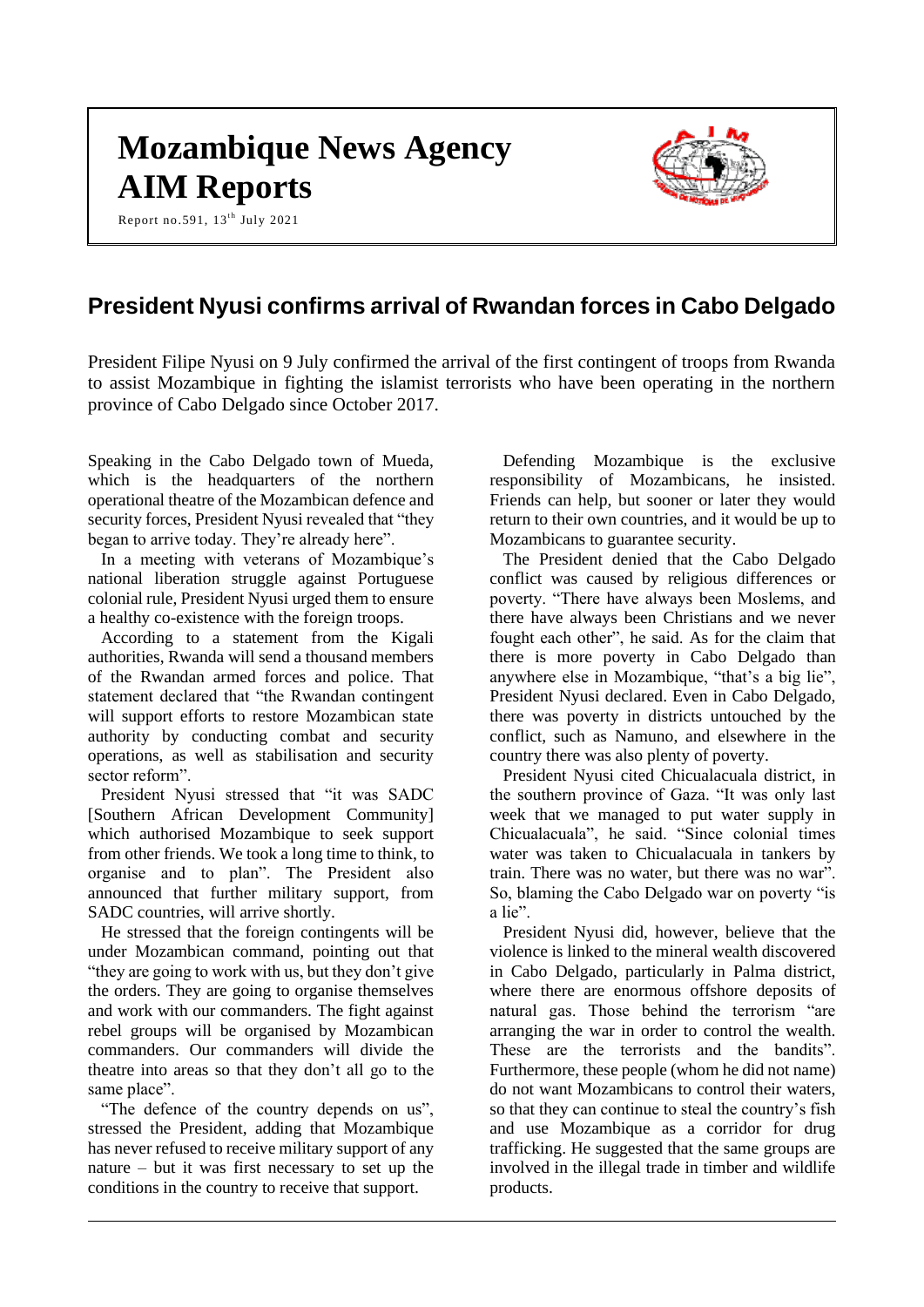#### **EU approves military training mission**

Foreign Ministers from the European Union on 12 July agreed to set up a military training mission in Mozambique (EUTM Mozambique).

According to a press release from the Council of the European Union, the aim of the mission is to "train and support the Mozambican armed forces in protecting the civilian population and restoring safety and security in Cabo Delgado province". It added that the decision is in response to a request from the Mozambican government for assistance with maintaining peace and security.

The EUTM Mozambique mission will initially last for two years with the strategic objective of supporting capacity building in units of the Mozambican armed forces that will form a Quick Reaction Force. Among the areas that will be covered in the training are operational preparation, counter-terrorism, the protection of civilians, and compliance with international humanitarian law and human rights law.

The mission commander will be a French Vice Admiral, Hervé Bléjean. It will be led on the ground by a Portuguese Brigadier General, Nuno Lemos Pires. According to the High Representative of the European Union for Foreign Affairs and Security Policy, Josep Borrell, between 200 and 300 personnel could be deployed by the end of the year, with Portugal providing half of the force.

The mission is part of an international effort to help Mozambique combat islamist terrorists who have been operating in the northern province of Cabo Delgado since October 2017. On 9 July, President Filipe Nyusi confirmed that Rwandan troops had arrived in the country to assist in countering the terrorists. According to a statement from the Rwandan government, a thousand members of the Rwandan armed forces and police will be sent to "support efforts to restore Mozambican state authority by conducting combat and security operations, as well as stabilisation and security sector reform".

Further military assistance is expected to arrive shortly from members of the Southern African Development Community, which has approved a budget of US\$12 million for its Standby Force. Few details are available of what the SADC Standby Force Mission will be comprised of, but an arrival date of 15 July has been set.

In April a SADC Technical Mission recommended the immediate dispatch of an intervention force of almost 3,000 troops to Cabo Delgado. The detailed proposal was for three light infantry battalions of 630 troops each, two special forces squadrons of 70 troops each; two attack helicopters; two armed helicopters; two surface patrol ships; one submarine; one maritime surveillance aircraft as well as other logistical support.

The destabilisation caused by terrorism has forced hundreds of thousands of people to flee from their homes. According to the United Nations Office for the Coordination of Humanitarian Affairs (OCHA), the number of people displaced due to terrorist attacks in

Cabo Delgado increased from 172,000 in April 2020 to over 732,000 by the end of April 2021.

The OCHA warns that, as a result of the conflict, more than 900,000 people are severely food insecure and displaced people and host communities are also in urgent need of shelter, protection, and other services.

# **WFP warns Cabo Delgado is facing hunger**

The United Nations' World Food Programme (WFP) on 5 July warned that, without urgent funding, one of the world's fasting growing displacement of people, in northern Mozambique, risks becoming a hunger emergency.

Over 730,000 people in the northern Mozambican province of Cabo Delgado have fled terrorist attacks and the WFP's executive director, David Beasley, lamented that "the conflict has destroyed people's jobs, lives and hopes for the future. Insurgents have ripped families apart, burning their homes, traumatising children, and killing people".

Beasley, who recently visited the province, added that "these innocent communities are now completely reliant on WFP and our partners to provide them with lifesaving food and help them get back on their feet. We must not fail them".

Food security is a growing problem in the province. In March, around 228,000 people were highly food insecure, but this number is projected to grow to 363,000 during the lean season beginning in October. The worst affected are children, with recent data showing that 75,000 children under the age of five are suffering from acute malnutrition.

The WFP points out that the influx of internally displaced people into neighbouring districts has caused problems for local communities. It warns that "the added pressure on already scarce resources is impacting host communities struggling with rising food prices and loss of income due to Covid-19".

WFP is urgently appealing for US\$121 million to support 750,000 people until the end of the year. It warns of "the risk of having to reduce rations or even halt its food assistance to displaced people next month if no additional funds are received".

In a report published earlier this month, the United Nations Office for the Coordination of Humanitarian Affairs (OCHA) pointed out that US\$254 million are needed to respond to the effects of the violent conflict, warning that "while further funding is under discussion, more is needed immediately to ensure that humanitarian organisations can save lives and alleviate suffering. Without additional funding, humanitarian partners will be forced to stop essential programmes, and hundreds of thousands of people will not receive the assistance they need to survive".

Parts of Cabo Delgado have been under attack from islamist terrorists since October 2017, forcing people from their homes and destroying livelihoods. It is estimated that 350,000 children have been displaced, leaving them hungry and without education.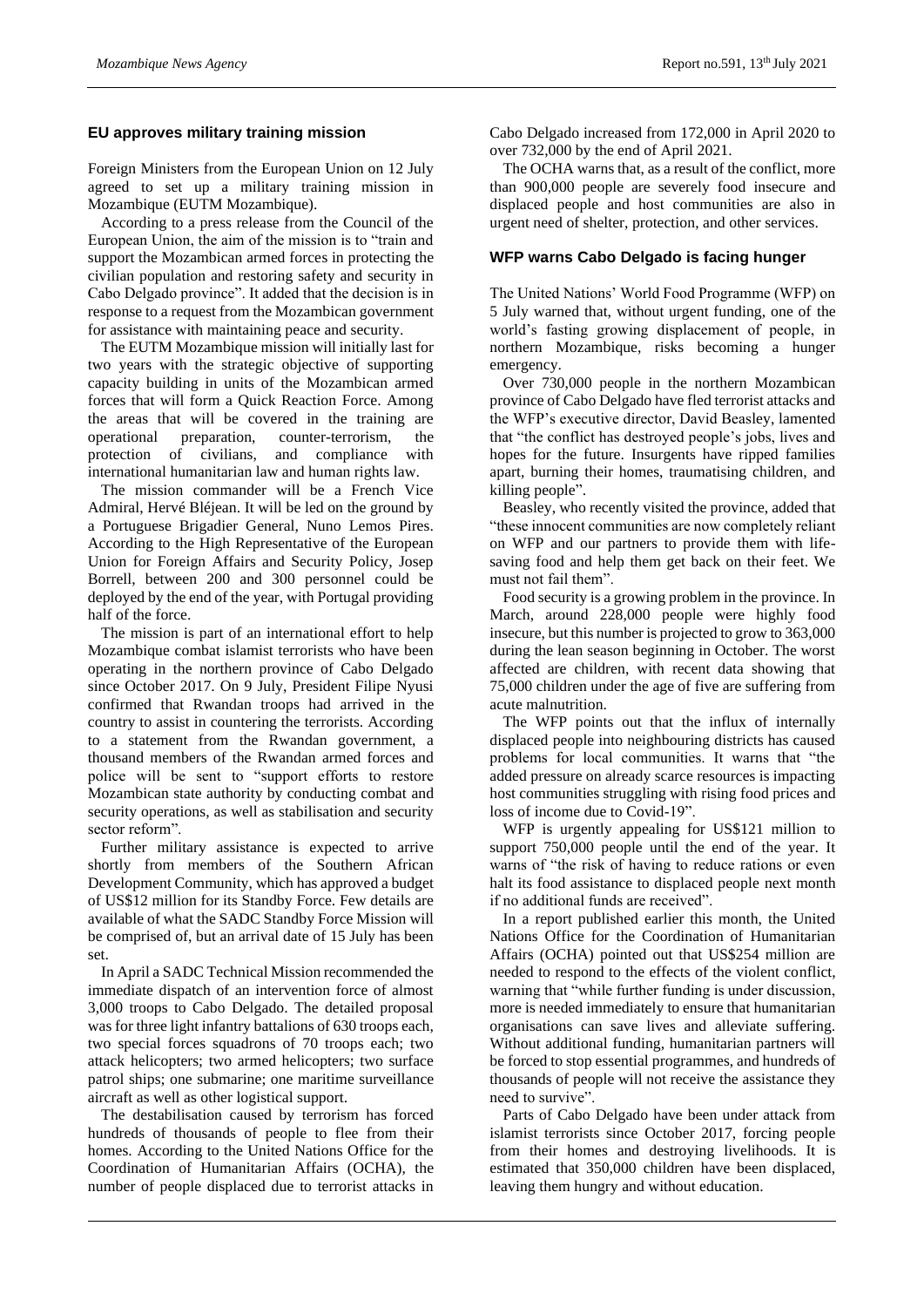### **EU humanitarian flights arrive in Cabo Delgado**

The third and last flight of the Humanitarian Air Bridge between the European Union and Mozambique arrived on 9 July in Pemba, capital of the northern province of Cabo Delgado, with a cargo including medicines, medical equipment, and hygiene kits. The first two flights arrived in Pemba on 3 and 4 July. Between them, the three flights carried over 20 tonnes of aid.

The European Union's Commissioner for Crisis Management, Janez Lenarcic, who was present at the departure of the first flight on 30 June, said the humanitarian air bridge "has guaranteed crucial aid offered by Italy and Portugal to save the lives of people in a situation of vulnerability in Cabo Delgado, where the humanitarian situation continues to worsen".

A statement from the EU explained that "almost two million people in Mozambique are facing serious food insecurity, due to the security situation, drought and the socio-economic impact of Covid-19. The escalation of violence in Cabo Delgado has already displaced around 800,000 people, and it is estimated that at least 1.3 million people need immediate humanitarian assistance and protection in Cabo Delgado and in Niassa and Nampula provinces".

The EU says that this year it has allocated over  $\epsilon$ 17 million (about US\$20 million) to finance humanitarian aid to Mozambique, of which €15 million is earmarked for the crisis in Cabo Delgado. The EU assistance to Cabo Delgado, particularly to the internally displaced people and to the host communities, covers the provision of shelter, non-food emergency goods, water and sanitation, education, and health care.

"The European Union continues to defend greater access for humanitarian assistance and personnel and the elimination of obstacles that delay the provision of aid to the people who need it", said the statement.

From 2020 to now, the EU's humanitarian air bridge has facilitated 67 flights to 20 countries in Africa, Asia, and the Americas, carrying more than 1,150 tonnes of medical equipment and other humanitarian support, and about 1,700 medical and humanitarian teams.

### **Commission of inquiry confirms sexual abuse at women's prison**

The Commission of Inquiry set up by the Mozambican Ministry of Justice to probe allegations that guards at the Maputo Special Penitentiary for Women (EPEMM), better known as the Ndlavela Women's Prison, force women inmates into prostitution, has found that there is indeed behaviour which may have led to sexual exploitation by some prison guards.

The findings were presented on 7 July in Maputo by the commission of inquiry, set up by Justice Minister Helena Kida, shortly after the anti-corruption NGO, the Centre for Public Integrity (CIP), had denounced acts of sexual exploitation against women prisoners.

The rapporteur of the commission, Elisa Samuel, said 53 of the 96 female inmates were interviewed, as well as members of the prison management and guards.

There was an in-depth examination of the evidence tabled by CIP, including documents, photographs, and videos,

From the interviews, female inmates, she said, reported systematic failures of the prison management which led to violence, sexual abuse, and harassment of inmates by some guards as well as by third parties (unrelated to Ndlavela) with the collusion of high ranking staff. Some of the abuse led to pregnancy, childbirth, miscarriage, or abortion.

Though the commission did not find sufficient evidence to prove some of the specific denunciations by CIP, it has recommended that the bodies of the administration of justice and civil society in general keep working to monitor and prevent sexual exploitation and other forms of violation of women's rights in the country's prisons.

The Commission could not find evidence for the prostitution racket alleged by CIP, whereby the inmates were taken outside the prison for sexual encounters arranged by guards, with clients who paid the guards large sums of money. What it did find was that sexual abuse took place inside the prison. Inmates were forced to have sexual relations with guards, and with men brought into the prison by guards. Those prisoners who refused to submit suffered reprisals and humiliation, and on occasion were even denied food.

Some of those interviewed by the Commission confirmed that high-ranking prison staff collude with the introduction into the prison of outsiders to have sexual relations with inmates. They also bring alcoholic drinks, cigarettes, and meat into the prison for parties held at the weekends.

"Sexual abuse by prison guards are acts of torture or cruel treatment," declared the Commission and disciplinary measures should be taken.

The commission urged the Justice Ministry to ensure that women prisoners are supervised only by women guards and that all forms of physical and sexual abuse of inmates must be explicitly prohibited.

The commission's report says the Ministry must ensure that inmates are aware of their rights against sexual abuse and of their right to complain in the event of abuse. Any complaint should be fully and independently investigated.

Norms should be established ensuring that the complaints filed by female inmates are made under the best conditions of safety, confidentiality, and protection. Appropriate care should be provided to victims of sexual abuse, through the creation of a technical group for psychological counselling of victims of all forms of violence in the prisons.

The commission also proposed that the government reform prison legislation to criminalise sexual intercourse between prison guards and female inmates.

It said the government must ensure that all the complaints in the report are probed and, should they be confirmed, all those involved should be prosecuted.

The commission also said the Public Prosecutor's Office will continue the investigation into the findings brought by CIP.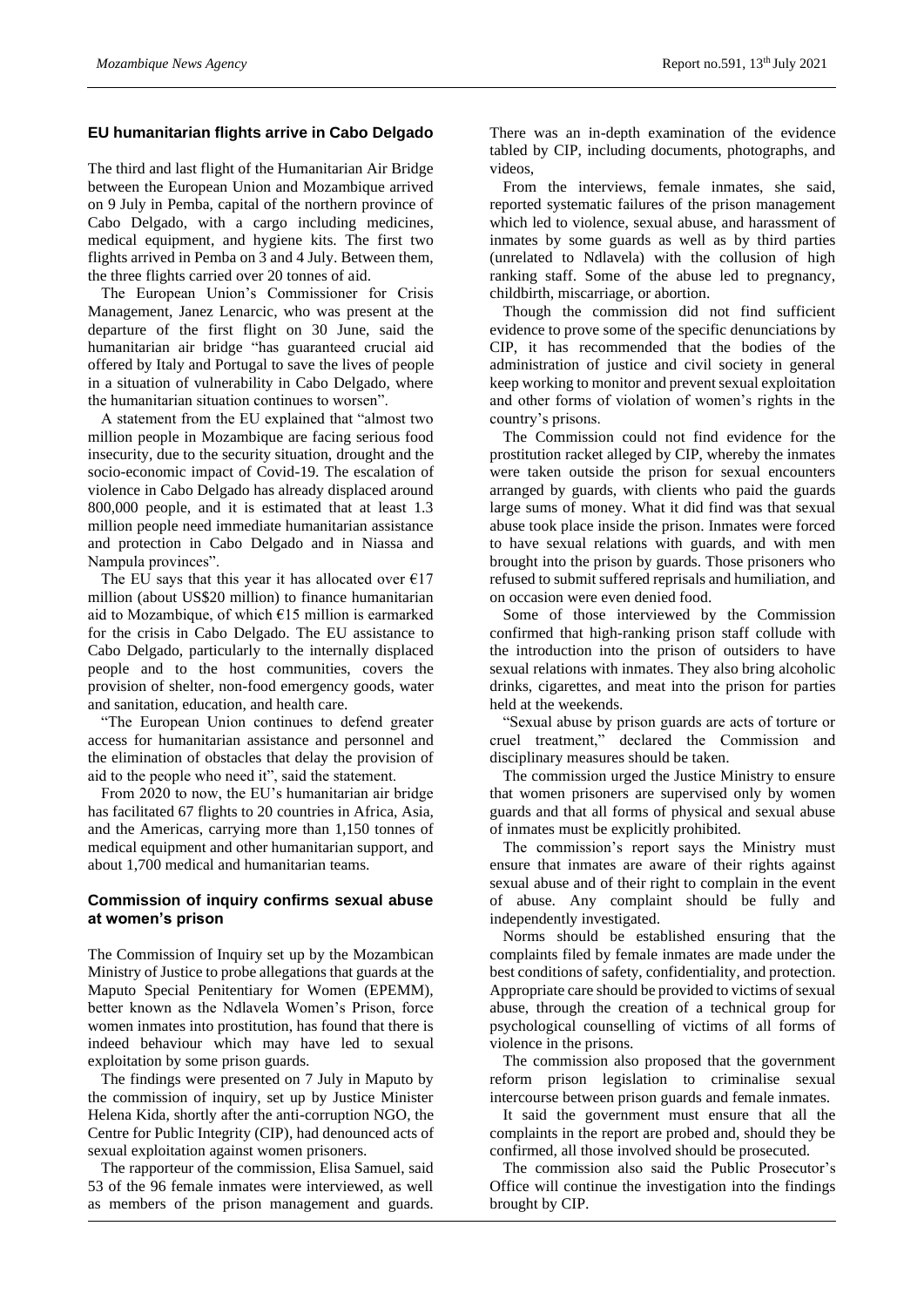### **Third wave of Covid-19 hits Mozambique**

Health authorities have announced that on 10 July the Covid-19 pandemic broke two sinister records – for the number of new cases diagnosed in a single 24 hour period, and for the number of people hospitalised with the disease at any one time. On that day, 1,686 people were found to be infected with the coronavirus that causes Covid-19, surpassing the earlier record set 6 July when 1,458 people were diagnosed with the coronavirus. The worst day before this month was 29 January, with 1,275 cases.

The Health Ministry announced that 15 Covid-19 deaths were reported on 10 July - eight men and seven women, all Mozambican citizens aged between 24 and 83. Nine of them died in Maputo city, four in Tete, one in Manica and one in Inhambane.

There were 84 deaths in the first ten days of July, considerably higher than the combined figure for all of May and June, which was 66 deaths. The total Covid-19 death toll in Mozambique now stands at 962, with the number of Covid-19 cases diagnosed in Mozambique being 87,935.

The number of people being treated for Covid-19 in hospital facilities has risen to 351 – the highest number since the start of the pandemic. 260 of these patients (74.1 per cent) were in the capital city, Maputo. There were also 28 in Tete, 25 in Sofala, 16 in Matola, 11 in Manica, five in Gaza, three in Inhambane, and one each in Niassa, Nampula and Zambezia. Cabo Delgado remains the only province where no Covid-19 patients are hospitalised.

Maputo hospitals are now running out of beds for Covid-19 patients. Both Maputo Central Hospital and the Polana-Canico General Hospital have warned that their capacity is almost exhausted. Beds are still available at the Mavalane General Hospital, the third hospital in the city with facilities for treating Covid-19.

# **Covid-19 vaccines received from France and Portugal**

The French and Portuguese governments on 5 July delivered 158,000 doses of vaccine against the Covid-19 respiratory disease to Mozambique.

Speaking at Maputo International Airport, at the vaccine reception ceremony, French ambassador David Izzo said the French donation consists of 108,000 doses of the AstraZeneca vaccine - enough to vaccinate 54,000 people. He said this donation is part of a joint effort by European countries to support the COVAX initiative, coordinated by the World Health Organisation (WHO), in distributing vaccines to developing countries.

For her part, the interim representative of the United Nations Children's Fund (UNICEF), Katherine Johanson, reiterated UNICEF's commitment to supporting Mozambique's battle against the Covid-19 pandemic. She said that despite the high demand for vaccines internationally, the United Nations system will continue working with the Mozambican government to ensure the availability of the vaccines for the majority

of the population. UNICEF teams, she added, will support the Ministry of Health in providing vaccination services and in strengthening the cold chain.

Deputy Health Minister Lidia Cardoso called for strict compliance with the preventive measures against Covid-19 (such as regular washing of hands, wearing masks, and social distancing). The government's efforts alone would not be enough to eradicate the disease, she warned. It was also necessary for the public to comply with the recommendations made by the health authorities. Only thus would Mozambique be able to mitigate the effects of the pandemic.

WHO representative Tomas Valdez stressed that the COVAX target is to vaccinate at least 10 per cent of the world's population by September, at least 40 per cent by the end of 2021, and 70 per cent by mid-2022.

To reach these goals, Valdez called for equitable distribution of the vaccines. "These targets are critical and must be reached", he said, "so that together we defeat this pandemic. They are ambitious targets, but they are possible if we comply with the principle of equitable access to vaccines globally".

The Portuguese donation consisted of 50,000 doses of vaccine and about 142,000 face masks. At the ceremony, the Portuguese Secretary of State for Foreign Affairs, Francisco Andre, echoed the words of UN Secretary-General Antonio Guterres that nobody will be safe if they are not vaccinated.

Cardoso told the Portuguese delegation that "the vaccines we are receiving today from the Portuguese government seek to prevent serious forms of the disease and deaths from Covid-19. They must be combined with other methods of protection, otherwise the efforts we are making will be in vain".

With these new donations, Mozambique has now received 1.402 million doses of vaccine. The earlier acquisitions were 500,000 doses purchased by private companies through the Univax initiative (United for Vaccination against Covid-19), 384,000 via COVAX, 260,000 from China and 100,000 from India.

Also on 5 July, the US government, through the United Nations Agency for International Development (USAID), donated medical equipment and material valued at more than US\$200,000 to Mozambique, intended to assist in the struggle against Covid-19. The donation was delivered to the Maputo City Council of State Representation Services (CSRECM).

The USAID interim representative, Martin McLaughlin, said the equipment "will help Mozambique respond to urgent needs for protective equipment, and oxygen, and to deal with the increase in the number of Covid-19 cases who require hospitalisation". He stressed that the equipment will ensure that doctors, nurses and other health professionals can have greater flexibility in treating seriously ill Covid-19 patients, who have specific needs such as supplementary oxygen.

The Secretary of State for Maputo city, Vicente Joaquim, thanked the US government "for this noble gesture, which will certainly make a great contribution to the fight against the pandemic in our city".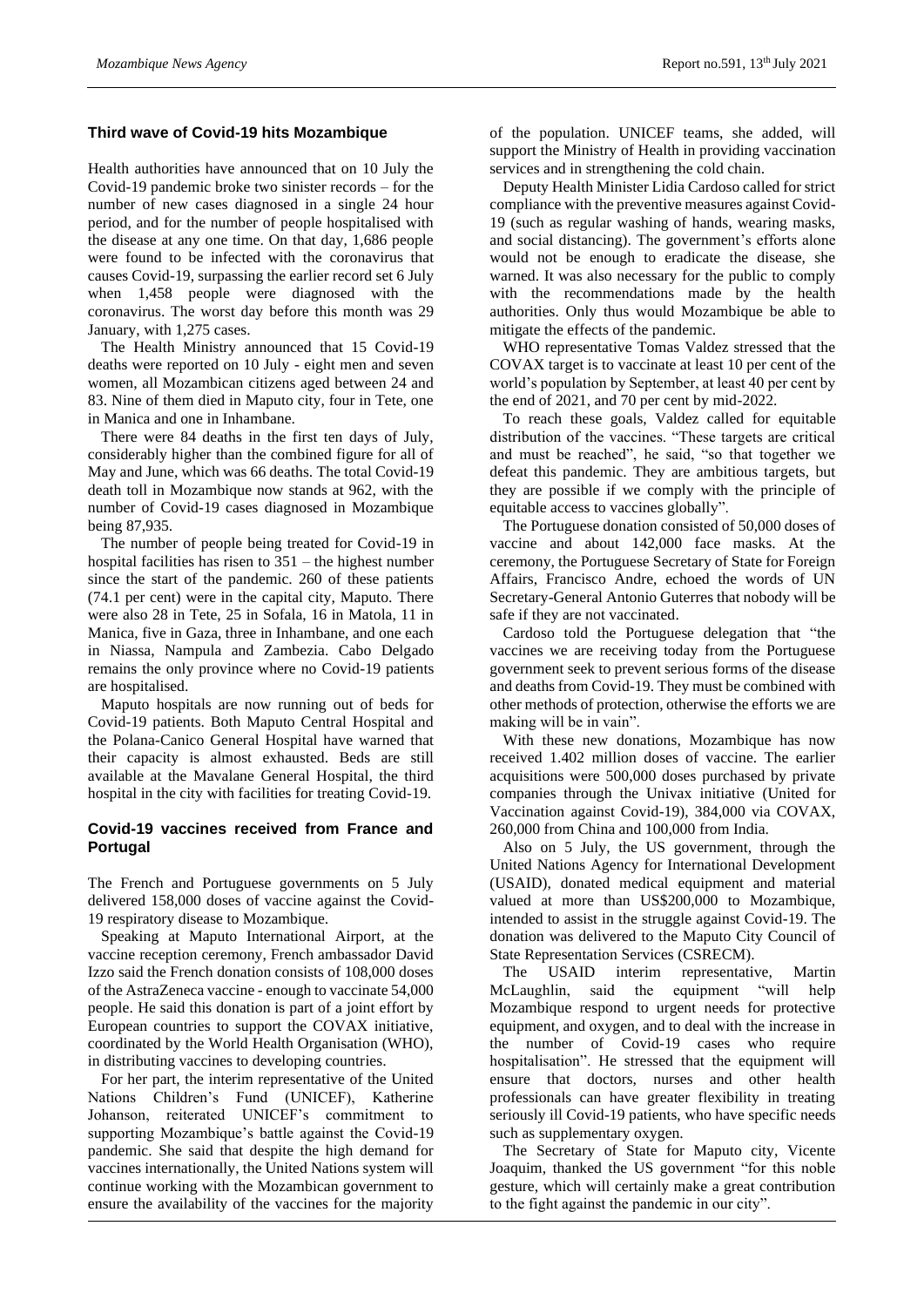# **Vaccines purchased by private sector arrive in Maputo**

Mozambique on 30 June received 500,000 doses of vaccine against the coronavirus that causes the Covid-19 respiratory disease, purchased by 318 private companies. The companies were mobilised under the initiative "United for Vaccination against Covid-19" (Univax). The companies intend to use most of the vaccines to immunise their workforce and their relatives and to donate 139,000 doses to the Ministry of Health for its general vaccination campaign. This consignment consists of the VeroCell vaccine, produced by the Chinese company Sinopharm.

Speaking at Maputo International Airport, at the official ceremony to receive the vaccines, Health Minister Armindo Tiago said the quantity is enough to vaccinate 250,000 people (each of whom would receive two doses).

"The acquisition by the private sector plays an important role in the National Vaccination Plan", he said. "It will allow protection of productive units at risk from the spread of Covid-19, eventually contributing to lower rates of absenteeism and guaranteeing greater productivity".

Tiago urged all the eligible workers to accept vaccination, pointing out that many Mozambicans want to be vaccinated, but few doses of vaccine are currently available.

"Initially, there were those who said there would be fraud", declared the Minister, "but we argued that together we can build a dream. Today is the implementation of that dream. It is an example of how fruitful the partnership is between the government and the private sector".

The representative of the Mozambican private sector, Osorio Lucas, of the Maputo Port Development Company (MPDC), said this initiative is a model which should be replicated across the country. "The success of the initiative sends a clear sign that public health is not the exclusive responsibility of the state", he added. "The companies are extremely willing to take responsibility for becoming actively involved in solving the challenges facing the country".

Tiago also announced that, due to the joint platform between the Health Ministry and the private companies, Mozambique expects to receive a further 1.5 million doses of vaccine in July.

"This is an acquisition which will speed up our plan to vaccinate some of the 17 million people we hope to reach", the Minister said.

He added that the country may receive another nine million doses in August, acquired by the government through an African Union mechanism.

This would make it possible to reach 50 per cent of the government's vaccination target.

\_\_\_\_\_\_\_\_\_\_\_\_\_\_\_\_\_\_\_\_\_\_\_\_\_\_\_\_\_\_\_\_\_\_\_\_\_\_\_\_\_\_\_

This is a condensed version of the AIM daily news service - for details contac[t pfauvet@live.com](mailto:pfauvet@live.com)

### **Crackdown on dishonest exporters**

Agriculture Minister Celso Correia warned on 8 July that the government intends to crack down on exporters who attempt to defraud the state by falsifying the real value of their goods, stated on the export declarations.

Speaking at Carapira, in Monapo district, in the northern province of Nampula, at a meeting with stakeholders in the government's flagship agricultural development programme, Sustenta, Correia said his Ministry is working with the customs service and other authorities "so that we can bring order to exports".

He called for honesty from all exporters, "since we are in a moment of many adversities, and the lives of thousands of Mozambicans are at stake".

This was a time "in which nobody expects to see nations and investments grow, but we are managing to open factories and to see our warehouses full of food. It must not be the exporting class which puts at risk our path and our objectives".

He urged producers to be vigilant about the prices at which they sell their crops, so that the business is fair, and household income continues to grow.

Exporters, he added, should accept their responsibility to make accurate declarations of the value of their exports "because it is important that foreign exchange enters Mozambique, and everybody in this value chain should pay attention because it is the income of Mozambican households that is at stake".

"We are not going to be complacent with situations in which our production is undervalued", he stressed. "We are not going to allow us to be considered a country of thieves because of a handful of people who are making millions. The efforts of thousands of producers must not be endangered because, in ports such as Nacala or Beira, we are not monitoring the value of the products that are leaving the country and the money that is coming in".

Correia also announced that this year Mozambique has registered an increase of twenty per cent in the production of sesame, cotton, and soya, which he attributed to the government's creation of the Mozambique Institute of Oilseeds.

"Twenty per cent is a significant value in exports", he said. "But now we must be certain that this production, exported via the port of Nacala, leaves at a fair price. When someone who exports a product that is worth US\$1,000 a tonne on the international market but only registers US\$500 a tonne with the finance department, that means that only half the foreign exchange that should enter Mozambique does so. Where does the rest of the money go?"

He declared that, on the government's calculation, this year's production of sesame should bring in US\$150 million.

On the same day, in Nacala port Correia inaugurated a unit to pre-process Sesame, owned by the company "Agrico Marketing" which befitted from financing under the Sustenta programme.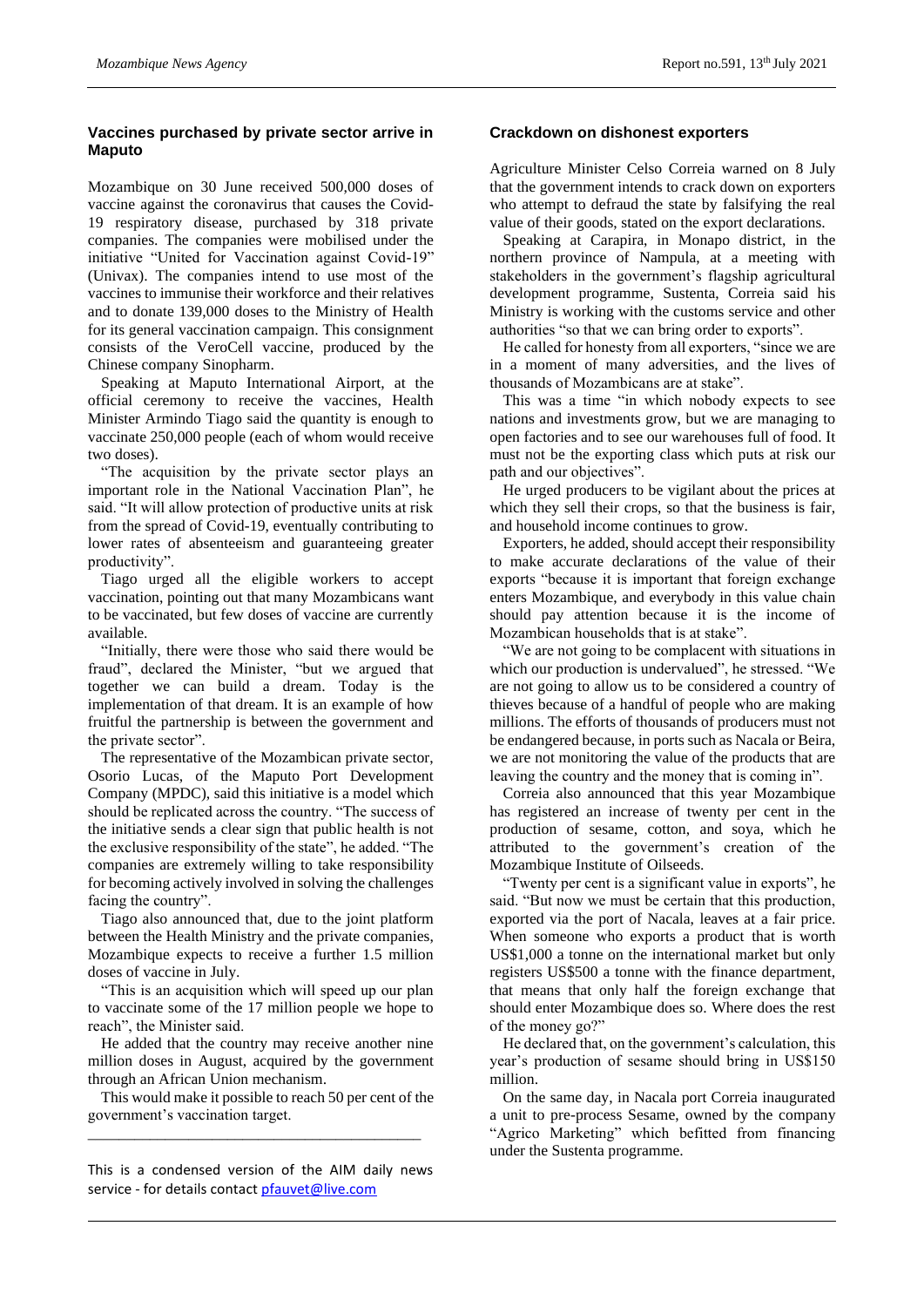#### **TMcel and Vodacom reach agreement**

After lengthy negotiations, the Mozambican mobile phone companies Tmcel and Vodacom have reached agreement on how to deal with Tmcel's debt of over 600 million meticais (about US\$9.5 million) to Vodacom.

In mid-June, Vodacom had threatened to end its interconnection with TMcel, which would make it impossible for TMcel subscribers to ring Vodacom numbers. Vodacom claimed it was forced to take this drastic action because of Tmcel's large debt, arising from its alleged failure to comply with the interconnection contract between the two companies. This contract allows subscribers to each of the companies to make phone calls and send messages to subscribers of the other network.

The regulatory body, the Mozambique National Communications Institute (INCM) stepped in to mediate between the two companies.

According to an INCM press release, it was agreed that Tmcel should immediately pay a third of the debt (about 200 million meticais). It will then pay Vodacom 12 million meticais a month – this sum is supposed to cover the monthly interconnection invoices. If the invoice comes to less than 12 million meticais, the difference will go towards liquidating the remainder of the debt.

But if the invoice is more than 12 million meticais, Tmcel must pay it all, and seek alternative means of paying off the remaining 400 million meticais of debt. Tmcel has 90 days, counted from 5 July, to propose these alternatives.

In light of this agreement, Vodacom has withdrawn its threat to cut the interconnection. The INCM release stated that "the guiding factor for consensus between the two operators was the importance of continuity in the telecommunications services provided to the users of the two companies, and the public interest".

The INCM says it will continue to monitor the situation until the debt is completely liquidated.

#### **Prices fall for third consecutive month**

In June, Mozambique experienced its third consecutive month of falling prices, according to the latest figures published by the National Statistics Institute (INE), based on the consumer price indices for the three largest cities (Maputo, Nampula and Beira).

Over the month, the general level of prices fell by an average of 0.52 per cent. This follows price falls of 0.31 per cent in May and of 0.03 per cent in April.

Inflation over the first six months of the year was 2.53 per cent. Annual inflation (1 July 2020 to 30 June 2021) was 5.52 per cent.

The pattern of inflation/deflation this year is a familiar one. Prices rise in the first quarter of the year and then fall from April as the harvest comes in. Towards the end of the year, as the festive season approaches, prices can be expected to rise again.

### **Former mayor accused of corruption**

The Nampula Provincial Office for the Fight against Corruption, in northern Mozambique, has accused Saide Amur Gimba, a former mayor of Mozambique Island municipality, of heading a scheme in 2017 to divert three million meticais (about US\$47,300 US dollars, at current exchange rates) intended to fight coastal erosion, reports "Carta de Mocambique" on 8 July.

According to Jose Sopa, the spokesperson for the anticorruption office, Gimba and his team requested this money for a project to protect the island from erosion – but the project was never implemented.

Gimba was elected mayor on the ticket of the ruling Frelimo Party in the municipal elections of 2013. He lost his position in the 2018 local elections, when the country's main opposition party, Renamo, took control of Mozambique Island.

# **Health Minister calls for collective efforts to meet HIV goal**

The Minister of Health, Armindo Tiago, on 8 July stressed the need for stakeholders at all levels to redouble their efforts and commitment to ensure attainment of the goals enshrined in the HIV/AIDS 5th National Strategic Plan (PEN V), for the 2021/25 period, through improved approaches and implementation.

Addressing the opening session in Maputo of the Consultative Council of Mozambique's National AIDS Council (CNCS), Tiago said that, although the results of the country's main indicators of the national response to HIV/AIDS are encouraging, there must be collective and inclusive efforts against the disease.

"As a contribution to solving the problems faced by the HIV/AIDS response, I urge everyone to give the best of their knowledge and experience to ensure an improvement of our actions and thus attain the commitments undertaken in the framework of PEN V," he said.

In Mozambique, Tiago added, HIV remains a heavy burden on communities, and the country is among the top five in the world with the highest number of new infections. It is estimated that about 98,000 new HIV infections were recorded in 2020, and 38,000 deaths related to the disease. By then, about 2.1 million people were living with HIV.

As part of multi-sector efforts, the government has been adopting national strategies which are implemented by the public and private sectors as well as by civil society. The government, he said, approved in May PEN V, which had been drawn up through an inclusive district, provincial, and national consultative process involving a wide variety of stakeholders.

Under PEN V, the health authorities are committed to reducing new infections, reducing AIDS-related deaths, and improving the well-being of people living with HIV. The plan will reduce the social and structural barriers to the prevention, treatment, and mitigation of HIV.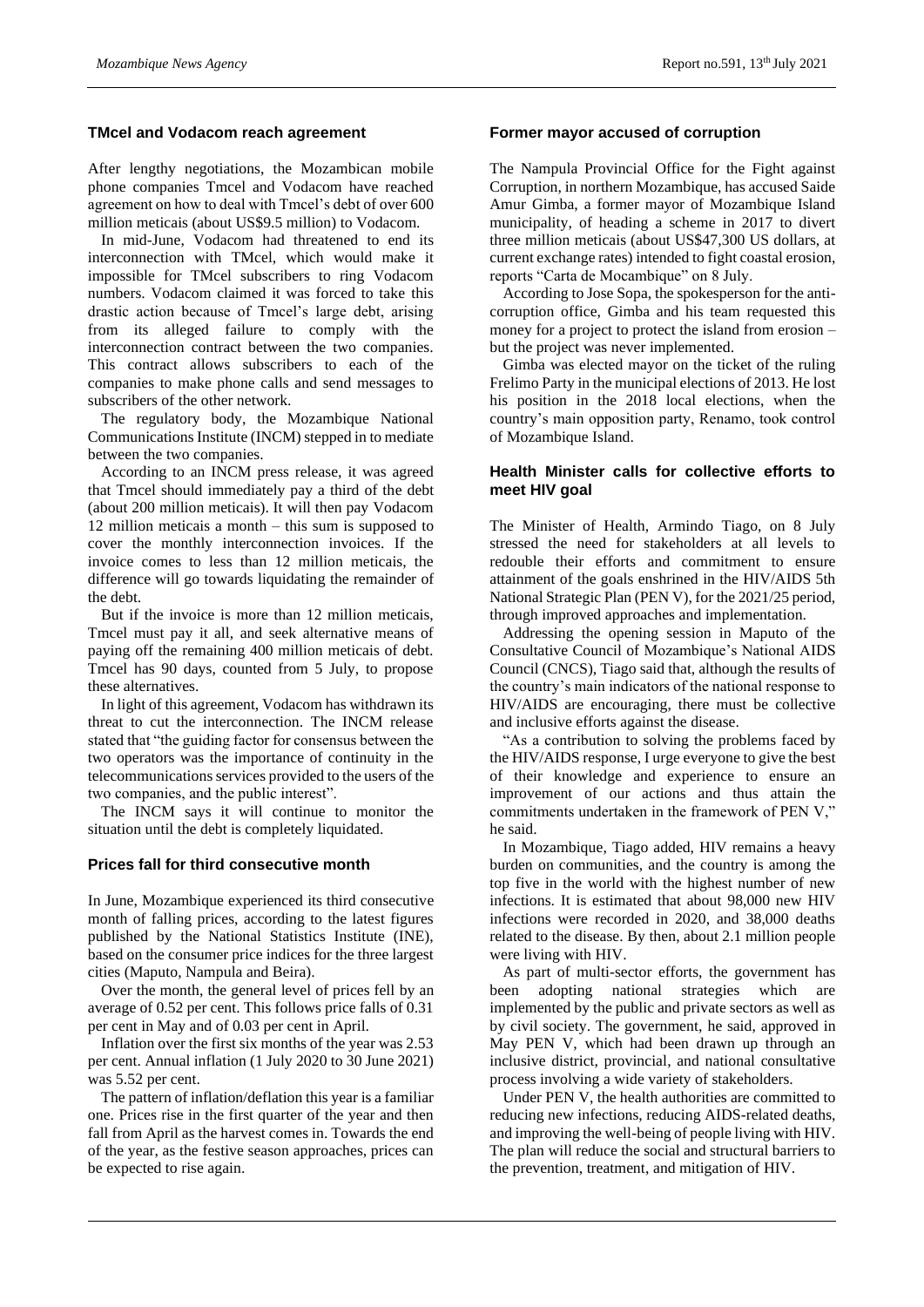# **Transport officials sacked after road tragedy**

Following the horrific road accident at Maluana, in Maputo province, on 3 July in which 32 people lost their lives, the Transport Ministry on 7 July sacked Ana Simoes, the General Director of the National Road Transport Institute (INATRO), and Claudio Zunguze, the National Director of Transport and Safety in the Ministry.

INATRO and the National Directorate are the two bodies responsible for guaranteeing road safety. Ana Simoes had been running INATRO and its predecessor, INATTER (National Institute of Terrestrial Transport) since 2015. That same year Claudio Zunguze was appointed to head the National Directorate of Transport and Safety.

Looking after road safety is one of INATRO's key tasks, including inspecting bus companies and other road transport operators.

The Maluana tragedy happened when a bus travelling from Beira to Maputo attempted to overtake a lorry carrying construction sand and collided with an articulated truck heading in the opposite direction. Desperately attempting to return to the correct lane, the bus driver also ran into the lorry he had been overtaking, which overturned. 32 of the bus passengers died, 31 on the spot and one in Maputo Central Hospital.

At its weekly meeting, the Council of Ministers (Cabinet) announced two days of national mourning for the victims of the Maluana disaster, during which flags will be flown at half-mast. Government spokesperson and Deputy Justice Minister Filimao Suaze also announced that an independent commission of inquiry will investigate the causes of the accident and propose measures to improve road safety.

Arnaldo Abel, a representative of Nhancale Transport, the company that owned the bus, has admitted that the driver (who is now in police custody) may have been to blame. Cited by the Portuguese news agency Lusa, Abel said "we accept that human error will have had a negative influence". Abel said the company will assist the survivors and the families of the victims, including transporting the bodies of the victims to Beira.

The commission of inquiry will look at how fast the bus was travelling and whether the driver should have been at the wheel at all. For road transport regulations already state that a driver may not be at the wheel for more than eight hours a day and must take a break of at least half an hour after four hours of driving.

According to published information, there was only one driver on the Nhancale Transport bus. The distance by road between Beira and Maputo is about 1,200 kilometres which is impossible to cover in eight hours, particularly as parts of the road are in poor condition.

INATRO is facing a further scandal, since the Central Office for the Fight against Corruption (GCCC) on 5 July ordered the arrest of 16 of its staff for their involvement in a scheme to falsify biometric driving licences and to sell driving licences to people who had never attended driving schools or taken driving tests.

People who wanted a driving licence could, according to the GCCC, simply pay 30,000 meticais (US\$473) to the network of corrupt staff.

The accused had all worked at INATTER and made a smooth transition to INATRO when the institution changed its name. Most of them were from the Maputo city INATTTER delegation. They included people who were supposed to draw up theoretical and practical driving tests, examiners, computer technicians, and secretarial staff.

# **144 luxury vehicles seized**

Between 2 and 5 July, the Mozambican Tax Authority (AT) seized 144 luxury vehicles that were circulating illegally in the country. The vehicles are valued at over 52 million meticais (about US\$820,000) according to AT spokesperson, Fernando Tinga, cited by Radio Mozambique. Their owners had not paid the customs duty owing and took them onto Mozambican road using foreign number plates, or forged number plates.

"In clear violation of customs legislation, these vehicles were introduced into the country by various mechanisms. They haven't paid anything to the Mozambican state coffers, and they don't have Mozambican number plates", said Tinga. "The condition for acquiring national number plates is to pay the taxes".

From these cars, he added, the Mozambican State should collect over 27 million meticais in customs duties and other taxes, plus whatever fines are now demanded from the owners.

"The numbers show the seriousness of the situation", said Tinga, "particularly when we consider that the operation lasted for less than a week". 97 of the vehicles were seized in the southern provinces, 32 in the north and 15 in central Mozambique.

Some of these vehicles displayed a State protocol number plate, but Tinga said such plates are falsified on the black market in number plates.

Tinga added the foreigners driving vehicles with foreign number plates in Mozambique should apply for a temporary import licence. But this facility is only available for foreigners. Any Mozambican with a temporary import licence had obtained it for purposes of tax evasion.

# **New opening times for Ressano Garcia border**

The opening times of the main border post between Mozambique and South Africa at Ressano Garcia have been altered to conform with new working hours at the South African border facility.

According to a dispatch from the National Immigration Service (SENAMI) from 28 June, the post will be open between 06.00 in the morning and 20.00 in the evening.

However, SENAMI has confirmed that the border will continue to be open until 23.00 each night for goods transport.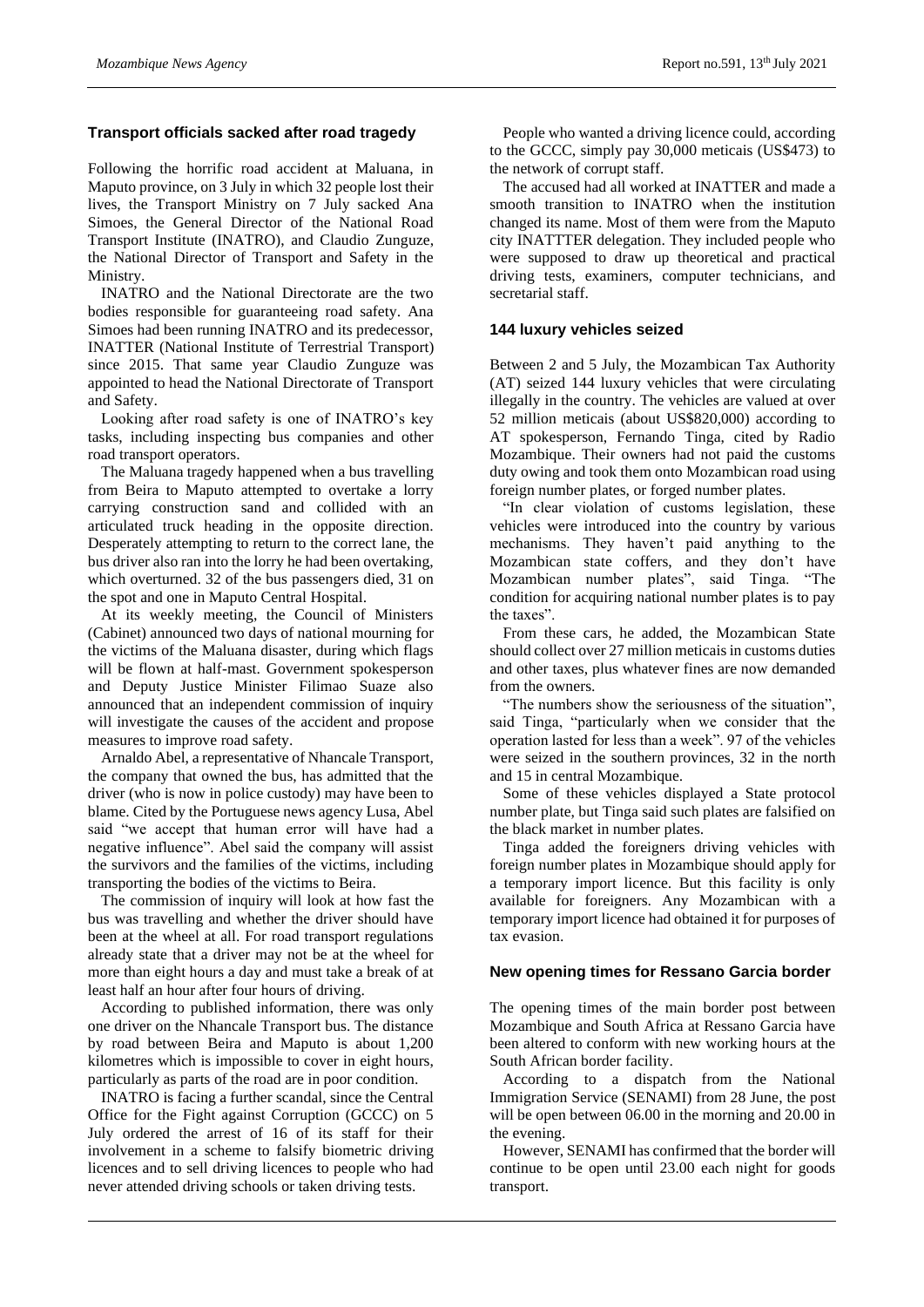#### **Military Junta on defensive**

Interior Minister Amade Miquidade on 3 June stated that the gunmen who call themselves the "Renamo Military Junta" are now confined and on the defensive.

Speaking to reporters in the central city of Beira, Miquidade said that many members of the Junta have surrendered in order to join the current demobilisation of the Renamo militia. Nonetheless, he promised that the defence and security forces remain on the alert to block any attempted actions by the Junta.

"Recently I have travelled along the main north-south highway (EN1) in Sofala province and visited the zones that were attacked in the past several times by the Military Junta", said the Minister. "I had the opportunity to speak with special units that are stationed there, and I was pleased to note that life has returned to normal".

He regarded the free movement of people and goods in the region as proof that the actions of the defence forces "have restricted the movements of members of the Junta so that today they are on the defensive".

The Military Junta arose in 2019 from a split within the main opposition party, Renamo. A group headed by Mariano Nhongo, who promoted himself to the rank of general, rejected the peace agreement signed by President Filipe Nyusi and Renamo leader Ossufo Momade in August 2019. Nhongo accused Momade of "betrayal", claimed that he was the true leader of Renamo, and demanded fresh negotiations.

The Junta launched sporadic attacks in Sofala and the neighbouring province of Manica in late 2019 and throughout 2020, particularly against vehicles using the main roads, in which about 30 people died. But Nhongo has been faced with a wave of desertions, as his followers, including some of his senior lieutenants, abandon the Junta, and take advantage of the government's offer of demobilisation and reintegration into Mozambican society. The Junta's war seems to be stuttering to a close, for there have been no attacks attributed to the Junta since January.

"We're having good results", declared Miquidade. "We want to bring all Mozambicans to live together without guns in our hands". He appealed once again to Nhongo to surrender and join the demobilisation.

#### **Demobilisation reaches Tete**

The demobilisation and disarming of the Renamo militia advanced into the western province of Tete on 30 June.

According to a report on Radio Mozambique, there are 368 former Renamo fighters to be demobilised at the Monjo base in the Tete district of Moatize. The demobilisation here will continue until 14 July.

Demobilisation began in October 2019, and so far nine Renamo military bases have been dismantled – five in Sofala province (Savane, Muxungue, Maringue, Inhaminga and Chemba), one in Inhambane (Mabote), and three in Manica (Barue, Tambara and Mossurize).

By the end of June, a total of 2,307 former Renamo fighters had been demobilised. According to the Renamo leadership, what are euphemistically referred to

as its "residual forces" are 5,221 strong. But this number is considered by some to be a considerable exaggeration.

After they hand over their weapons, the Renamo demobilised return to their home areas (or anywhere else they wish to go). They are registered so that they can enjoy the rights envisaged for the former fighters under the peace agreement signed by President Filipe Nyusi and Renamo leader Ossufo Momade in August 2016.

At the accommodation centres, they are provided with various services, such as the issuing of identity documents, birth certificates, and tax numbers. They are also assisted in opening bank accounts and are provided with pre-paid SIM cards for mobile phones.

Secretary of State for Tete province, Elisa Zacarias, urged citizens to facilitate the integration into society of the Renamo demobilised, and give them opportunities to participate in productive and training projects.

Renamo Secretary-General Andre Majibire, who is also the Renamo representative on the Commission on Military Affairs, set up under the dialogue between the government and Renamo, expressed satisfaction at witnessing another stage in implementing the peace agreement. He foresaw difficulties in the social integration of the former fighters in their zones of origin, but challenged them to overcome them, and declared that they could count on the support of the local authorities.

### **Former Renamo fighters to train as police officers**

A group of 36 former Renamo fighters will, within a matter of days, begin their training for membership of the Mozambican defence and security forces, according to a report on the television station, STV.

They arrived in Maputo on 2 July, and they expect to be recruited into the police force, particularly into the police unit in charge of protecting senior political figures – which means they will continue operating as bodyguards for the Renamo leadership.

"This group will protect the Renamo leaders and Renamo assets", the party's general secretary Andre Majibire told reporters in Beira on 5 July.

They join another group, consisting of ten former fighters, who joined the police in mid-2020. They are all part of a list of 300 names, submitted by Renamo for recruitment into the police under the peace agreement signed in August 2019 by President Filipe Nyusi and Renamo leader Ossufo Momade.

Majibire said he does not know when the next phase, involving the incorporation into the police of a larger number of former fighters, will take off. "It's very difficult to make predictions in cases like this", he said. "Our desire, as Renamo, is that the process should end tomorrow. But, unfortunately, it is a delicate matter, and the objective is not to end it urgently but to ensure that everything goes well. So, we have to accept ups and downs in order to guarantee a lasting peace".

In the past Majibire has been highly critical of the government over the slow pace of including the former fighters in the police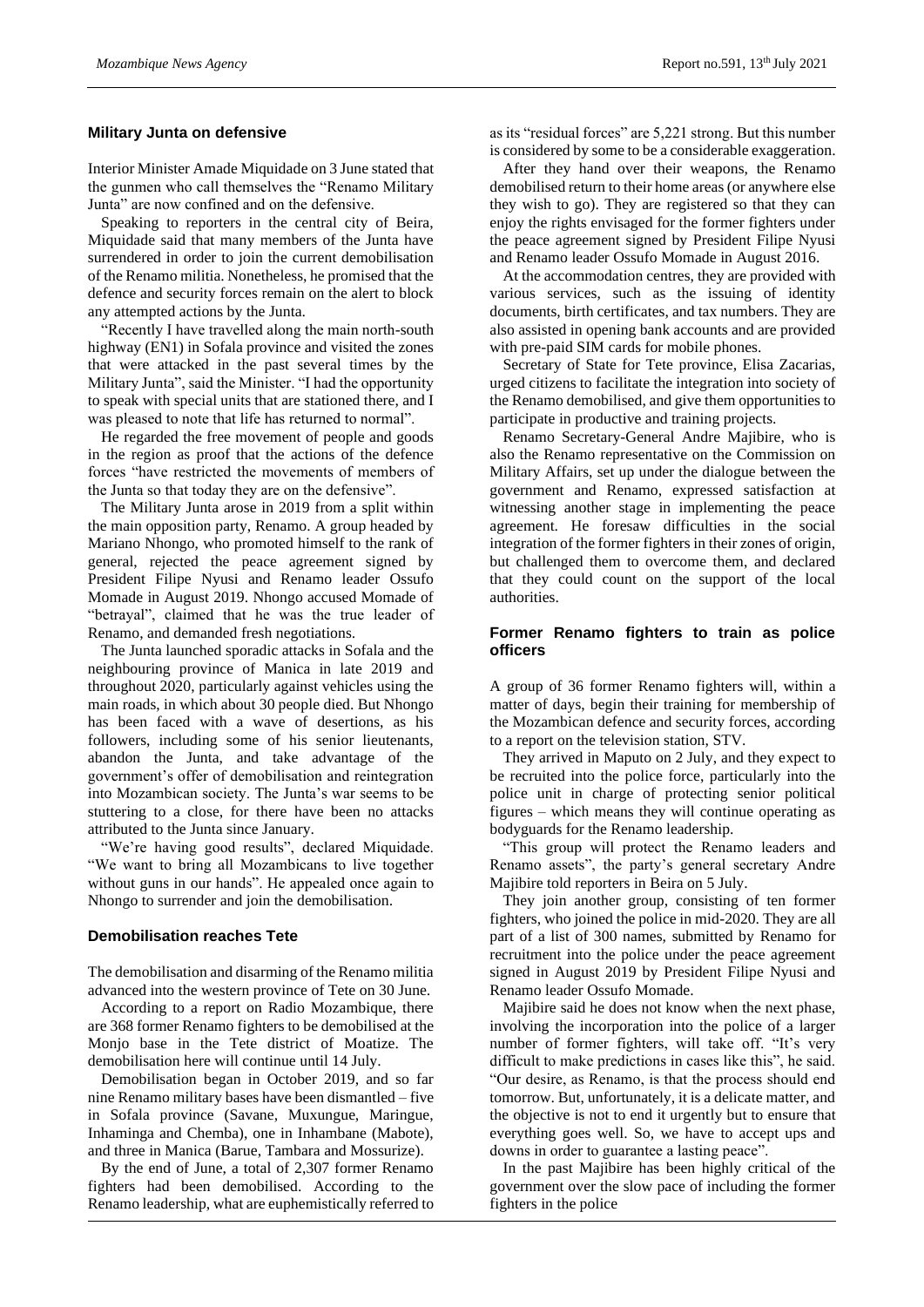### **Gorongosa court jails illegal miners**

The Gorongosa district court, in the central province of Sofala, struck a blow in defence of the country's biodiversity when it sentenced 42 illegal miners, who had been extracting minerals from the buffer zone of the Gorongosa National Park (PNG) to prison terms of between eight and 14 months.

According to a PNG press release, on the morning of 24 June, a joint force of PNG rangers and police from the Sofala Provincial Police Command caught the illegal miners red-handed extracting minerals in Nhandzeia, in the National Park's buffer zone. These were the same miners who, earlier in the year received a warning from the district judge and the local branch of the Public Prosecutor's Office. They promised to leave the area, but instead, they stepped up their illegal activity and even acquired new machinery.

The police and the rangers found in the miners' possession electrical generators, pumps, rock crushers, grinders, and pickaxes, among other equipment. They also possessed highly toxic chemicals, damaging to the environment, that are used in artisanal mining.

These chemicals poison the rivers that flow into the National Park and pose a serious threat to wildlife. "The damage caused by illegal mining is notorious inside the park", said the PNG release. The Park, it added, "has fought against all illicit activities which endanger the restoration and preservation of the environment and biological diversity, which occur inside or directly affect protected and conservation areas".

The trial of the 42 miners took place in Gorongosa town on 29 June. In addition to the prison terms, the miners were sentenced to fines varying between 3,000 and 6,000 meticais (between US\$48 and US\$96). All the material used by the miners has been confiscated and reverts to the state.

# **New fishing licences for Cahora Bassa limited**

The Ministry of the Sea, Inland Waters and Fisheries has decided to limit new fishing licenses, in an attempt to curb biodiversity devastation by illegal fishermen at the Cahora Bassa reservoir, in the central province of Tete, according to a report in "Noticias" on 3 July.

The Ministry's Director of Operations, Leonid Chimarizene, said that despite the efforts to combat fishing by illegal operators, the situation has worsened over the last few years and authorities want to halt the threat and ensure a sound and healthy growth of the fish.

The move, however, has unleashed an increase of illegal fishermen who also resort to harmful fishing gear, including mosquito nets that sweep away the larvae and juveniles, thus jeopardising the continuity of the species.

A joint operation carried out by the Ministry, the Tete Provincial Economic Activities Services, the Maritime Administration, and the coastal and inland water guards also seized three semi-industrial fishing vessels and 216 mosquito nets.

"Such practices represent a great risk for the communities who may not have fish in the future for their sustenance, and also pose an environmental and economic threat," Chimarizene cautioned, adding that unspecified quantities of juvenile fish have been returned to the water, and fines of over two million meticais (about US\$31,000) have been imposed.

In order to keep full control of the situation, authorities have declared "closed fishing", which consists of allowing only a limited number of vessels onto the lake. The authorities will conduct further joint operations and cooperate with other entities at places such as markets and transit points.

Illegal fishing is a well-known problem at Cahora Bassa reservoir and in 2016/17 the authorities seized 70 vessels that are now for sale at public auction.

# **Water supply expanded in Manica**

Over 9,000 residents of the administrative post of Dacata, in the central province of Manica, will enjoy access to clean drinking water following the inauguration of a new water supply system on 1 July by President Filipe Nyusi.

The project, budgeted at 31.8 million meticais (US\$ 501,000), is part of the Presidential initiative known as "Water for Life" (PRAVIDA). "This is an important landmark towards attaining the goals enshrined in the Government Five Year Programme for 2020/24, to boost the water supply coverage in the rural areas from the current 62 per cent of the population to 80 per cent," President Nyusi said.

The efforts underway to ensure access to drinking water, he added, have borne encouraging results. In 1975, the year of Mozambican independence, national coverage stood at six per cent, but hard and persistent work pushed the coverage rate up to 74 per cent by 2020.

"To fast track our response to water shortage, we drew up the Water for Life programme, under which we built water reservoirs and other sources", said the President. Under PRAVIDA, he added, 60 water supply systems and 80 water sources and reservoirs were installed. In Manica, systems were built in five districts, 54 boreholes were drilled, and 1,677 new home connections were made.

The encouraging success of the programme to date, President Nyusi said, has pushed the government to extend PRAVIDA to a second phase to be implemented up to 2024. "Our vision is to attain universal water supply and sanitation coverage in line with the United Nations' Agenda 20/30 that we have signed", he said. "Here in Manica, through PRAVIDA-II, we shall build and ensure maintenance of a further eight systems and 56 new boreholes that will secure water supply to an additional 245,000 people".

The inspector of the Dacata system, Virgilio Munguambe, said in the initial phase it will cover about 3,000 consumers. In the coming years, this number will increase to reach 9,000 consumers. The system depends on electricity from the national grid and solar panels.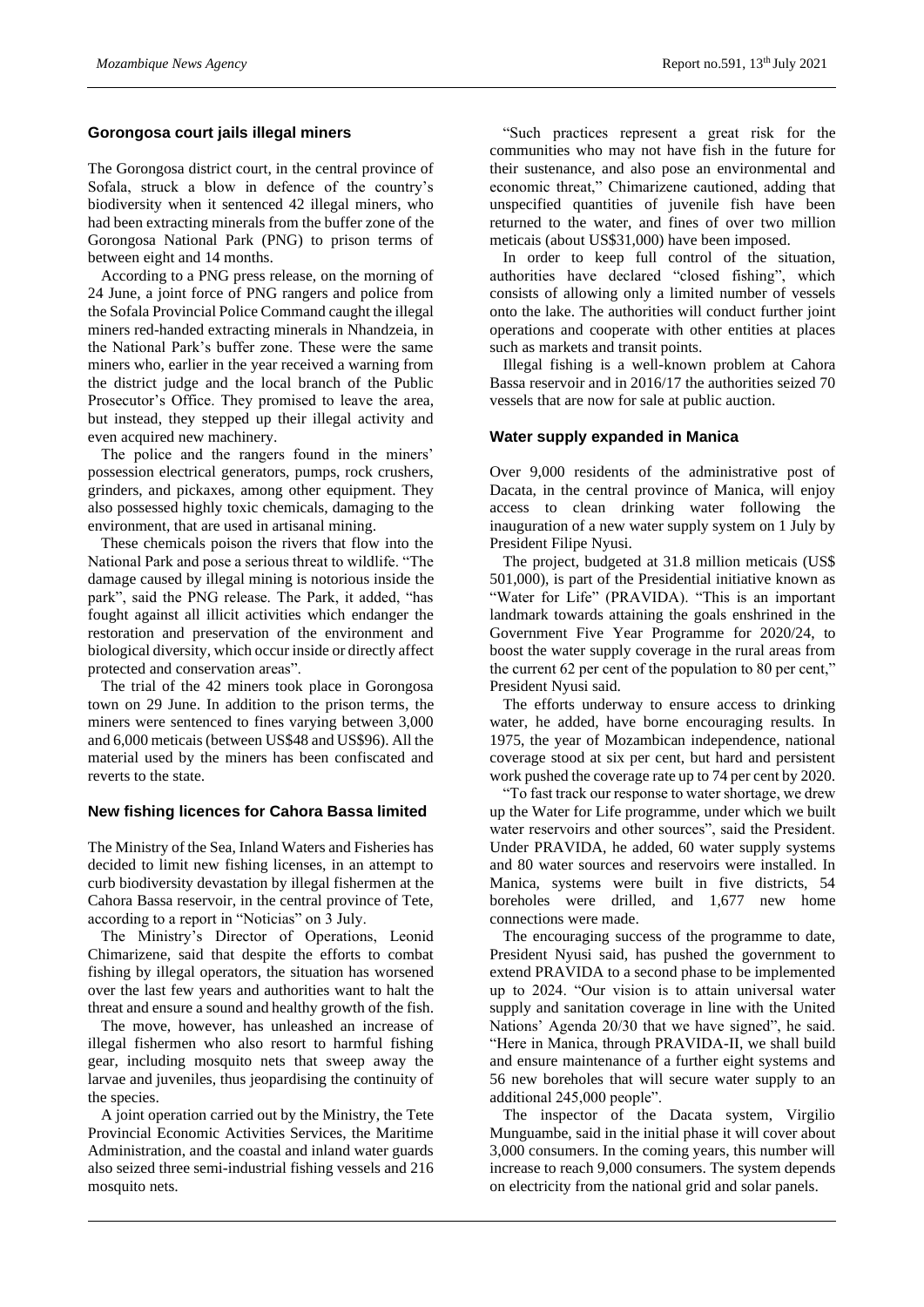# **France supports fight against money laundering**

The Bank of Mozambique and the French Embassy on 1 July signed a memorandum of understanding, under which France will donate €500,000 (about US\$592,000) to support the fight against money laundering and the financing of terrorism.

At the signing ceremony, the governor of the Bank of Mozambique, Rogerio Zandamela, said he believed that, with the signing of this memorandum, the conditions had been established to identify and mitigate activities related to the illicit circulation of capital in the country. "We are aware that our financial system is exposed to the risks of money laundering and of financing terrorism, which makes it imperative that we increasingly strengthen the mechanisms to identify and combat this evil", he declared.

Zandamela wanted the central bank to adopt a regulatory framework in line with the current challenges, and with the strategic orientation to implement a more effective and comprehensive monitoring system.

Speaking to reporters, French ambassador David Izzo said he hopes that, with this support, the Mozambican banking system will become more robust and prepared to control illicit flows of capital intended for terrorist groups. "This cooperation with the Bank of Mozambique is at the heart of our support against terrorism", he said. "We know that there is no terrorism without finance and that there are links between the trafficking of all kinds in which transfers of money are not screened".

# **Electricity to reach over ten million more households by 2024**

President Filipe Nyusi on 1 July pledged that over ten million households will have access to electricity in their homes for the first time by 2024 in the framework of the "Energy for All" Programme, intended to secure universal access to electrical power.

President Nyusi reaffirmed the government's commitment to achieving this goal at the inauguration of a power supply system in Macate district, in the central province of Manica. This cost US\$238,000 disbursed by the government and will benefit 250 households. Presently, 66 connections have been established.

"Six months ago, I announced the abolition of the electricity connection fee, a move intended to fast track new connections and hasten the achievement of universal access to energy. We are not only encouraged but enthusiastic with the results attained so far. About 500 new consumers are connected to the national grid, every day," President Nyusi said.

Since the elimination of the fee, he added, 115,317 households have been connected, while neighbourhoods and other public spaces have been illuminated, thus transforming the lives of many Mozambicans.

"Macate is now in a position to improve its production

levels and we would like to urge the district to step up such levels to justify the investment we have made," the President stressed, pointing out that the impact of electricity goes beyond the economic front. Energy answers the consumption needs of households and its availability will leverage the use of health and education facilities, thus boosting the quality of life.

Because of these reasons and the urgent need to shake up the productive sectors, President Nyusi advised the local government to spread the productive use of electricity, by promoting investment in sectors such as agriculture, tourism, fisheries, and agro-processing.

The darkness into which Macate used to plunge every night is a thing of the past, and so President Nyusi asked every resident to safeguard the correct functioning of the system and ensure the longevity of the equipment, taking into account that it is a collective asset.

# **CMG and iGas become shareholders in ROMPCO**

The Mozambican Gas Company (CMG) in partnership with the South African based "iGas", an affiliate of the Central Energy Fund (CEF), will become shareholders of the Republic of Mozambique Pipeline Company (ROMPCO), with holdings of 25 per cent and 40 per cent respectively.

The move comes after a public announcement recently made by Sasol, whereby the South African petrochemical giant declared the conclusion of the sale and purchase agreement of 30 per cent of its shares in ROMPCO, valued at US\$290 million.

A joint press release from CMG and iGas says that Sasol will hold 20 per cent of the shares, thus becoming a minority shareholder in ROMPCO, which operates the 865-kilometre long gas pipeline between Mozambique and South Africa.

Estevao Pale, the chairperson of the board of Mozambique's National Hydrocarbons Company (ENH), the mother company of CMG, said that besides the social and economic impact for the country, the joint decision to exercise the pre-emptive right on the acquisition of Sasol shares is a new chapter for ROMPCO, as it promotes broader cooperation space for ENH and CEF.

"Having the governments of the two countries as majority shareholders of the cross-border pipeline is strategic, taking into account that the ROMPCO pipeline is the only gas source for the South African market, and gas is the alternative supplier of clean energy," Pale said.

For his part, the Executive Director of CEF Group, Ishmael Poolo, declared that "the acquisition of the shares announces a new era in the promotion of partnerships as well as for the establishment of a solid base to face the challenges ahead of South Africa's future energy security".

The Mozambican Gas Company (CMG), affiliated with ENH, is a Mozambican company founded in 2002, to provide a transmission service for natural gas and other hydrocarbons,